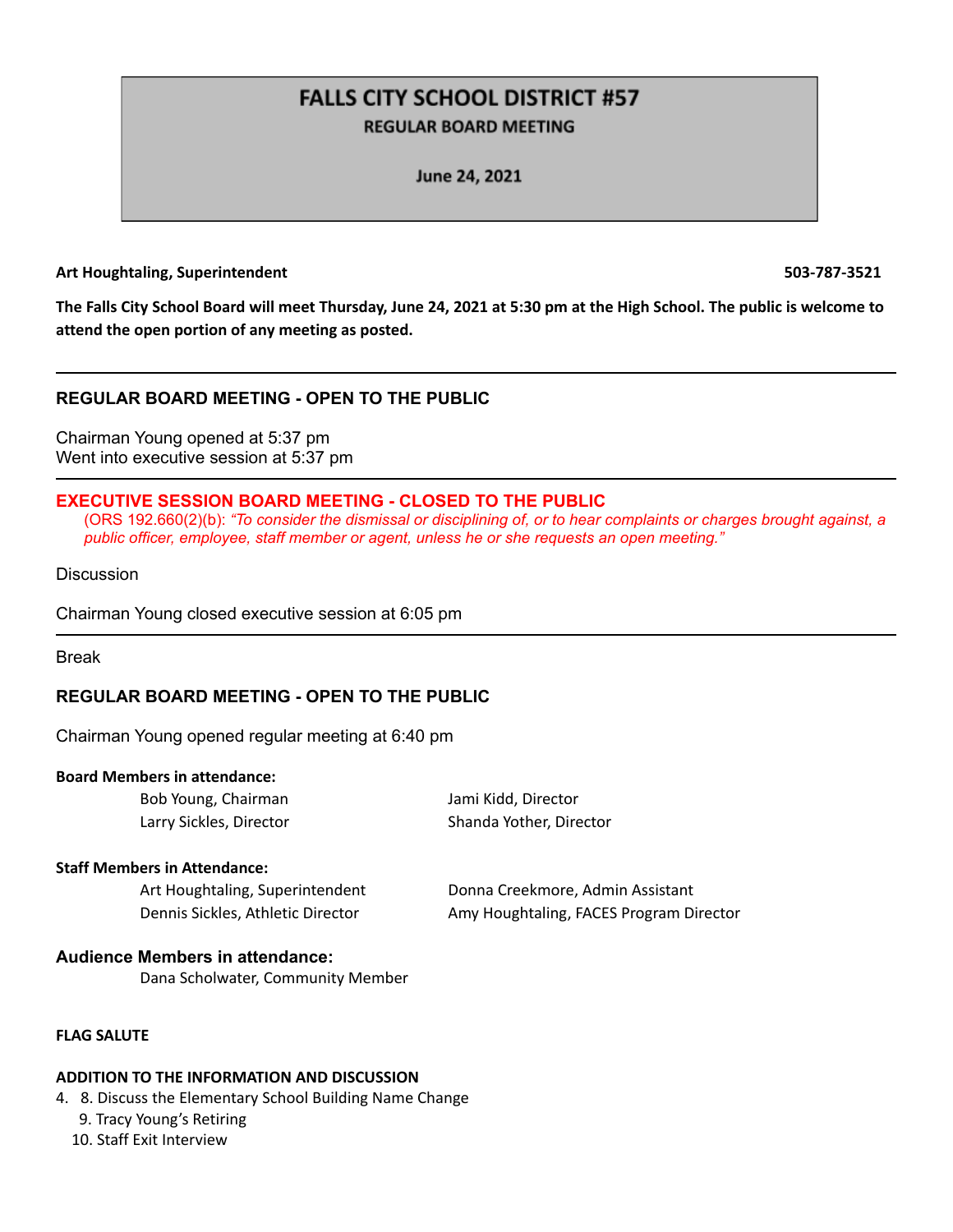### **REPORTS**

- **●** Superintendent/Principal: We had the opportunity to send 2 staff members to the attend ASSIST (suicide) Training. Final guidance for the new school year should be released July 22, we will be able to start planning for the new year after that. We were fortunate that our Kinder and 8<sup>th</sup> grade promotions were not rained out. John and his crew did a great job getting everything set up and ready. Our Summer programs are in full swing. We've had approximately 60 students, which is about half of our student body. They've even been able to attend a couple of field trips. The younger grades visited a strawberry farm and went to a park. The older grades visited a farmers' market and stopped off for ice cream on the way back. 7 of our students were able to get tractor driving certified. Mid-Co is transitioning from 2 daily bus runs for school, back down to 1. Attended a meeting to clarify busing guidance.
- **High School Principal: No Report.**
- Business Manager: See Report. Ending Fund Balance \$839,997.
- **●** Facilities Manager: See Report. Had some additions the Facilities Financial Brainstorm list. Hoping to have the bleachers finished this summer and ready for use in the fall. Stairs are painted yellow on the bottom and purple on the top. Speakers are on it. LED lights have been installed in the concessions stand. Bigger/better lights for the Football field are on the list.
- **●** Athletic Director No Report. We had a COVID-19 outbreak that started in our Boys HS Basketball team. Cross Hill was contacted immediately, so far, we have had 7 players, 1 parent, and 1  $8<sup>th</sup>$  grader test positive. The Girls HS Basketball team didn't have enough players, but the athletes still had a great time. Next year looks like a return to "normal" sports at each level. Summer will see us offering a Volleyball open gym, as well as strength and conditioning for the Football players.
- **●** FACES Coordinator: No Report. We've been speaking with the YMCA to see about partnering for swim lessons for our students.
- **Reset Room Director: See Report.**
- **●** Food Services:
- Teacher Updates: No Report. Samantha Steinhauer resigned, to work closer to home. Tracy is retiring, we had cake for her at our end of year staff BBQ. John Gilbert, Facilities Manager, recommended getting her a plaque for her years of service. Exit interviews was requested for all outgoing employees.
- **●** Falls City Teachers Association: No Report.

### **INFORMATION & DISCUSSION ONLY**

- 1. Policies BBF, BCD, BF, CBA, CBG, GCL, GCL-AR, and IA Reviewed recommendations.
- 2. Board Goals Went over the Financial Plan Brainstorm. John Gilbert, Facilities Manager, had some recommendations. This summer's plan is to work on finishing the Enclosed Play Structure at the elementary school, redo the sidewalks at the elementary school, address the need for ADA ramps at the elementary school, replace the roof at the elementary school, put in the modular down at the high school for the Preschool and turn the old library room at the high school into the credit recovery room, Ascend. Modular Update – our modular is currently on the production line being built. They will do the foundation, we will need to do the water, sewer, and electrical. What does that look like? Are the jobs under \$10,000 or do we need to go out for bids? We also need to look at ordering playground equipment for the Preschool. John Gilbert, Shanda Yother, Board Director, and Bethany Cornutt can look into that. Update on the Enclosed Play Structure – the floor will cost more than originally bid, as the cost of lumber has skyrocketed. Regardless, it needs to and will be completed.
- 3. Dallas School District TECH Contract \$15,000 increase. Said it was based on what they would charge in an open market. Determined to sign the contract this year, with the understanding that we would begin looking at our other options in January. Not enough time to really look for an alternative at this time.
- 4. FCTCA Contract 3% increase plus step will equal a 4  $\frac{1}{2}$  % increase for teachers this year with a 2-year contract. Superintendent Houghtaling and High School Principal Kidd want to use Fridays to review staff who haven't had raises.
- 5. Resignation of Samantha Steinhauer Reviewed and concurred on the desire for an exit interview.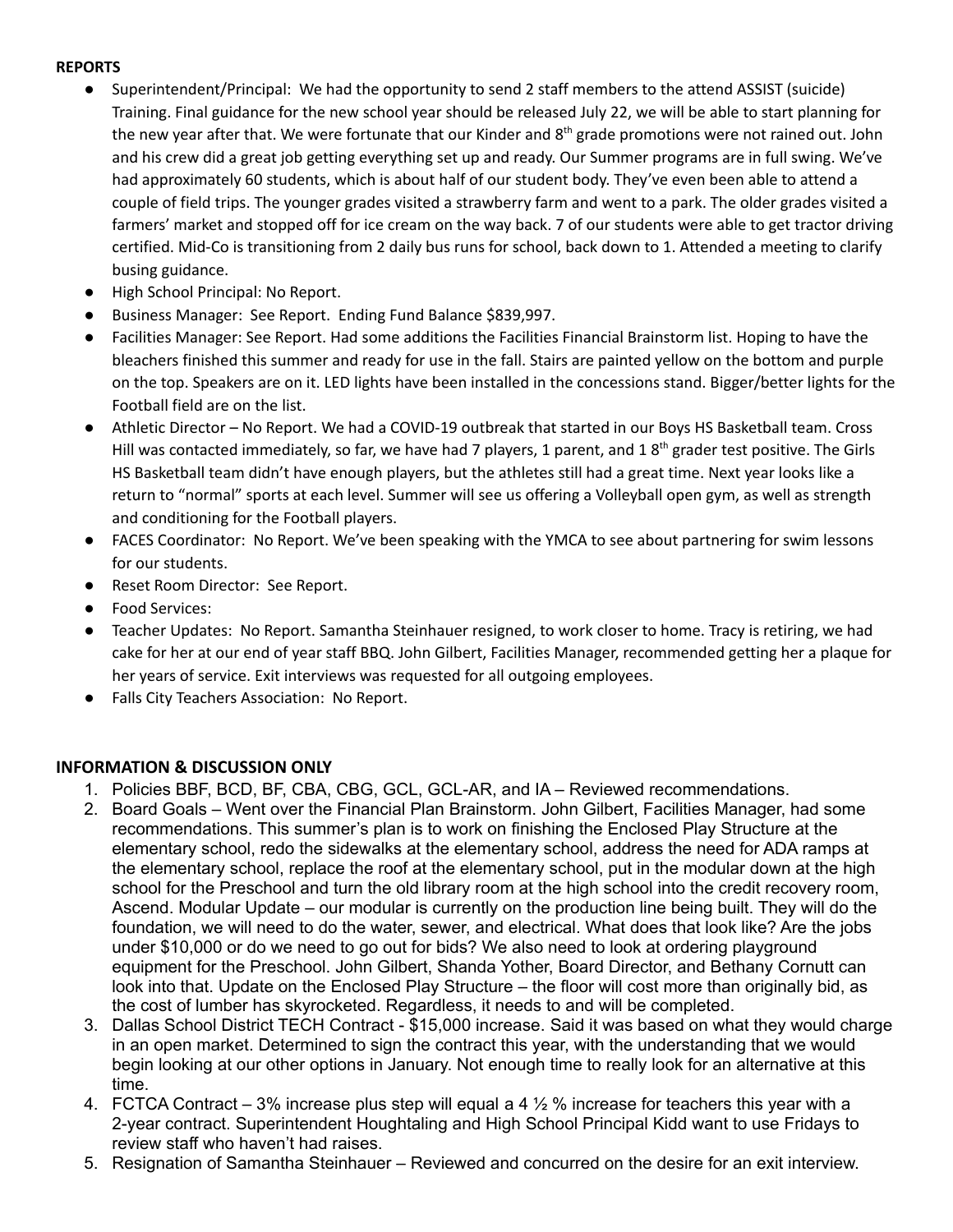- 6. Board/District Calendars Discussed whether it would be prudent to change the date of the monthly board meetings. Determined to meet on the third Thursday of every month.
- 7. Superintendent Contract Complete. Superintendent/Elementary School Principal will become interim Superintendent, Elementary School Principal while a search for a new Superintendent. Then they will be mentoring under the new Superintendent while maintain their position as Elementary School Principal.
- 8. Discuss the Elementary School Building Name Change We are looking at August 28<sup>th</sup> at 6:00 PM as the date and time. Right outside the Elementary School. We will offer light refreshments and see about blocking the road. Director Sickles will bring a PA system and contact the papers.
- 9. Tracy's Retirement John Gilbert would like us to consider getting a plaque made for Tracy and presenting it to her at the next board meeting.
- 10. Staff Exit Interview Director Kidd and Superintendent Houghtaling will work on setting up exit interviews for outgoing staff.

### **ACTION ITEMS**

- **1. Approve Consent Agenda**
	- May 17, 2021 Regular Board Meeting Minutes
	- May 2021 Disbursements
		- Accounts Payable: Check numbers 5702 5747 in the amount of \$93,612.45
		- Payroll Expenses: Checks and Direct Deposits in the amount of \$253,536.28

Motion made by Director Sickles. Seconded by Director Kidd. Vote: all ayes. Vice Chair Davis absent.

### **2. Accept Samantha Steinhauer's Resignation**

Discussion – Ms. Steinhauer is a great teacher. Losing her is hard loss.

Motion made by Director Kidd, seconded by Director Sickles. Vote: all ayes. Vice Chair Davis absent.

# **3. Approve Policies BBF, BCD, BF, CBA, CBG, GCL, GCL-AR, and IA as Recommended by the Superintendent**

Discussion – Question, when new policies are added, do the old ones drop? Yes, they replace the old ones.

Motion made by Director Sickles, seconded by Director Yother. Vote: all ayes. Vice Chair Davis absent.

# **4. Approve Falls City Teachers Association Contract**

Motion made by Director Kidd, seconded Director Sickles. Vote: all ayes. Vice Chair Davis absent.

### **5. Approve Superintendent Contract with Changes as Discussed**

Discussion – Board Secretary Creekmore will email staff with the changes discussed during the Information and Discussion section of this meeting.

Motion made by Director Kidd, seconded by Director Sickles Vote: all ayes. Vice Chair absent.